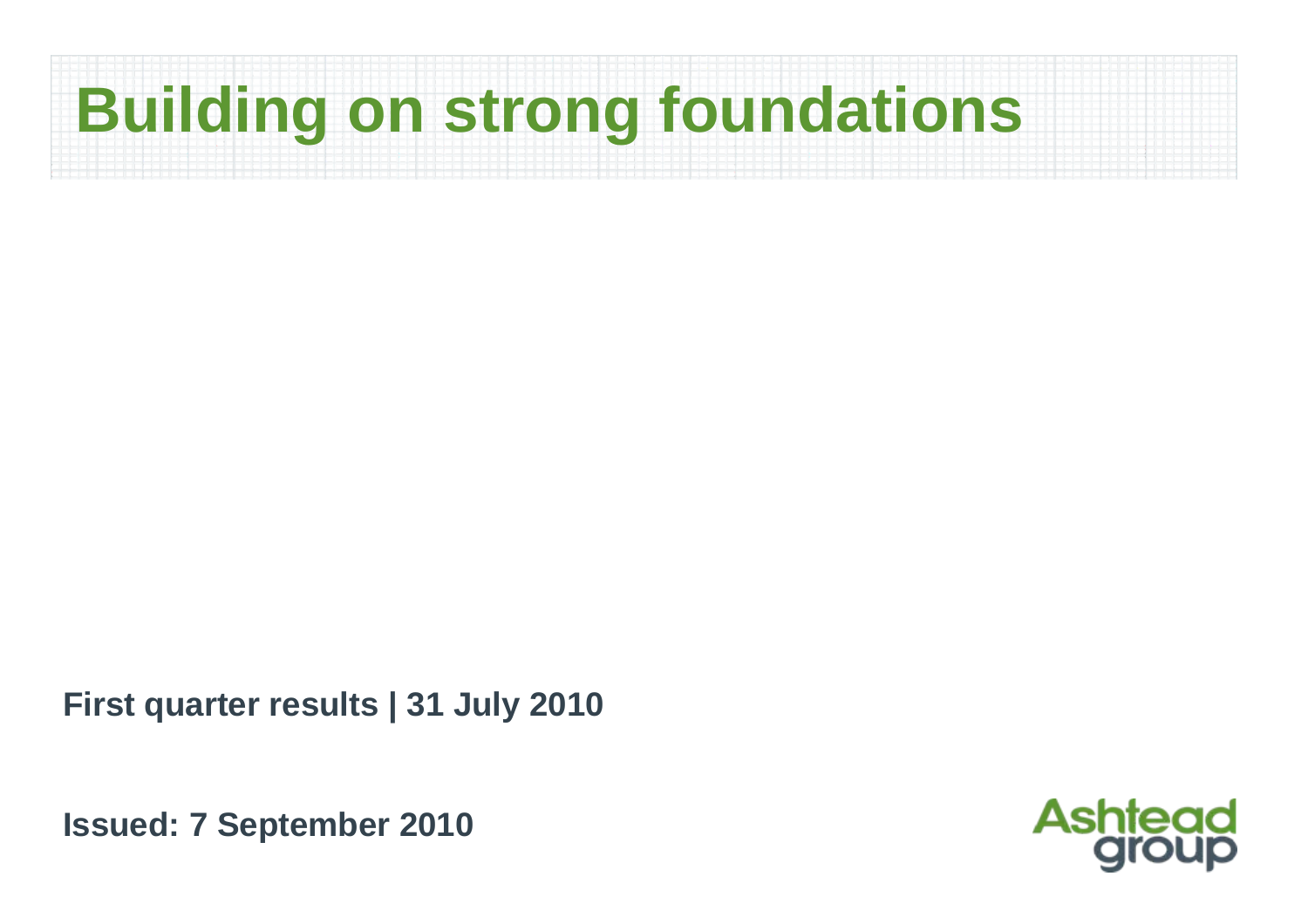### **Legal notice**

This presentation has been prepared to inform investors and prospective investors in the secondary markets about the Group and does not constitute an offer of securities or otherwise constitute an invitation or inducement to any person to underwrite, subscribe for or otherwise acquire securities in Ashtead Group plc or any of its subsidiary companies.

The presentation contains forward looking statements which are necessarily subject to risks and uncertainties because they relate to future events. Our business and operations are subject to a variety of risks and uncertainties, many of which are beyond our control and, consequently, actual results may differ materially from those projected by any forward looking statements.

Some of the factors which may adversely impact some of these forward looking statements are discussed in the Principal Risks and Uncertainties section on pages 23–25 of the Group's Annual Report and Accounts for the year ended 30 April 2010 and in the unaudited results for the first quarter ended 31 July 2010 under "Current trading and outlook" and "Principal risks and uncertainties". Both these reports may be viewed on the Group's website at **www.ashtead-group.com**

This presentation contains supplemental non-GAAP financial and operating information which the Group believes provides valuable insight into the performance of the business. Whilst this information is considered as important, it should be viewed as supplemental to the Group's financial results prepared in accordance with International Financial Reporting Standards and not as a substitute for them.

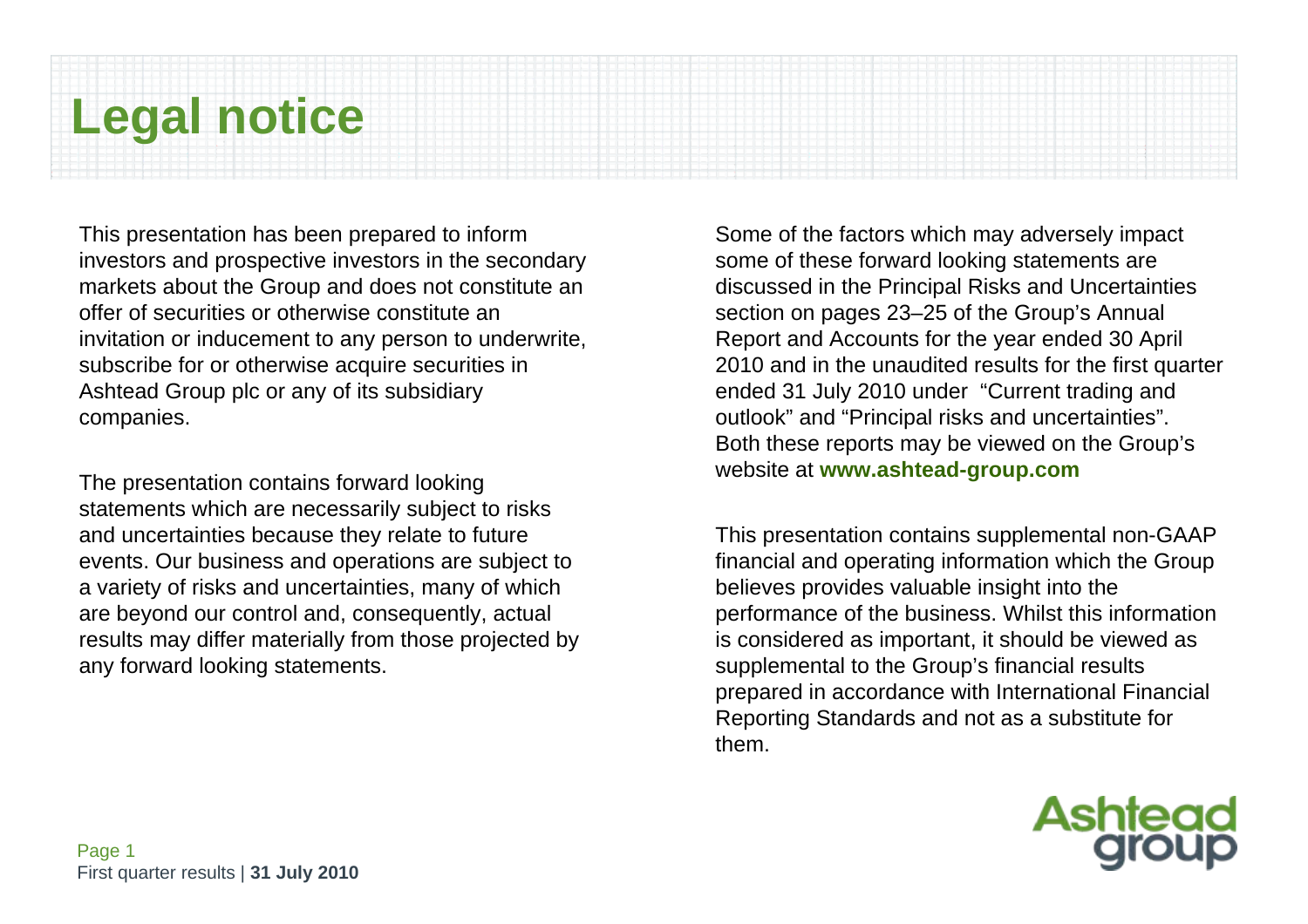

- Return to profit growth in both divisions, with improving trends throughout the quarter
- $\bullet$ Fleet on rent remains strong
- $\bullet$  Prices stabilising with some momentum behind improvement, particularly in North America
- $\bullet$  Industry de-fleeting and customer outsourcing create both short and medium-term opportunities
- $\bullet$ Cautious, flexible fleet reinvestment on track
- $\bullet$ Debt flat

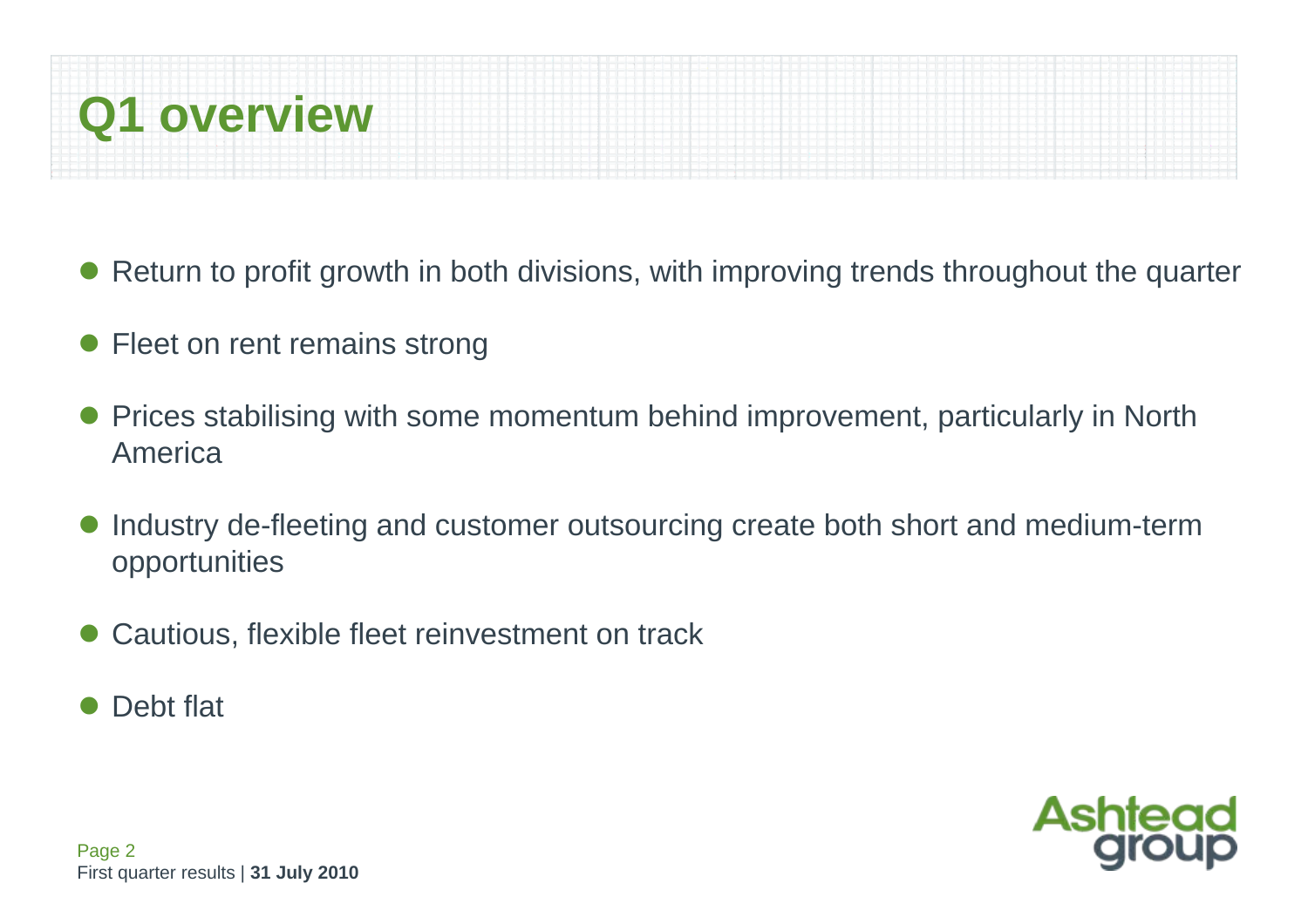### **Q1 Group revenue and profits**

|                                           | Q <sub>1</sub> |       | <b>Change</b> |                 |  |
|-------------------------------------------|----------------|-------|---------------|-----------------|--|
|                                           |                |       | <b>Actual</b> | <b>Constant</b> |  |
| $(\text{Em})$                             | 2009           | 2010  | rates         | rates           |  |
| <b>Revenue</b>                            | 222            | 239   | $+8%$         | $+2%$           |  |
| - of which rental                         | 207            | 220   | $+6%$         | ٠               |  |
| <b>Operating costs</b>                    | (150)          | (161) | $+7%$         | $+1\%$          |  |
| <b>EBITDA</b>                             | 72             | 78    | $+10%$        | $+3%$           |  |
| Depreciation                              | (48)           | (48)  | $+1%$         | $-5%$           |  |
| <b>Operating profit</b>                   | 24             | 30    | $+26%$        | $+17%$          |  |
| Net interest                              | (15)           | (18)  | $+21%$        | $+16%$          |  |
| <b>Profit before tax and amortisation</b> | 9              | 12    | $+35%$        | $+18%$          |  |
| Earnings per share (p)                    | 1.2            | 1.6   | $+34%$        | $+19%$          |  |
| <b>Margins</b>                            |                |       |               |                 |  |
| $-EBITDA$                                 | 32%            | 33%   |               |                 |  |
| - Operating profit                        | 11%            | 13%   |               |                 |  |

 $<sup>1</sup>$  At constant exchange rates</sup>

 $2$  The results in the table above are the Group's underlying results and are stated before exceptionals, intangible amortisation and fair value remeasurements

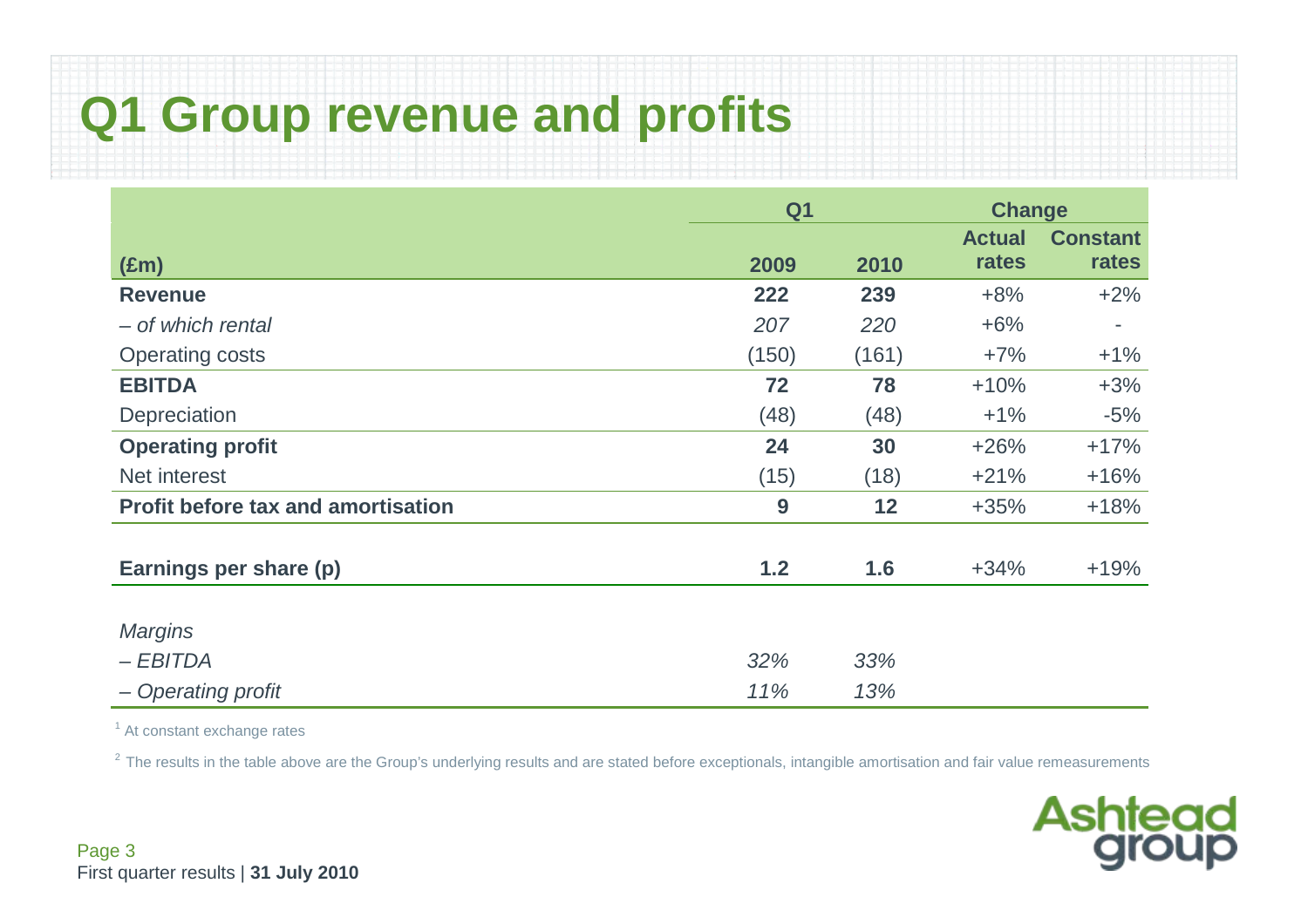### **Q1 Sunbelt revenue and profits**

|                                                    | Q <sub>1</sub> |       |               |  |  |  |
|----------------------------------------------------|----------------|-------|---------------|--|--|--|
| \$m\$                                              | 2009           | 2010  | <b>Change</b> |  |  |  |
| <b>Revenue:</b>                                    |                |       |               |  |  |  |
| - rental                                           | 268            | 271   | $+1\%$        |  |  |  |
| - sales of new & used equipment & merchandise      | 20             | 26    | $+33%$        |  |  |  |
|                                                    | 288            | 297   | $+3%$         |  |  |  |
| <b>Costs:</b>                                      |                |       |               |  |  |  |
| - cost of rental, including overheads*             | (175)          | (176) | $+1%$         |  |  |  |
| - cost of new & used equipment & merchandise sales | (14)           | (20)  | $+46%$        |  |  |  |
| <b>EBITDA</b>                                      | 99             | 101   | $+2%$         |  |  |  |
| Depreciation                                       | (60)           | (57)  | $-6%$         |  |  |  |
| <b>Operating profit</b>                            | 39             | 44    | $+14%$        |  |  |  |
|                                                    |                |       |               |  |  |  |
| <b>Margins</b>                                     |                |       |               |  |  |  |
| $-EBITDA$                                          | 34.4%          | 33.9% |               |  |  |  |
| - Operating profit                                 | 13.5%          | 14.9% |               |  |  |  |

The results in the table above are Sunbelt's underlying results and are stated before exceptionals and intangible amortisation

\* Cost of rental, including overheads includes the one off costs of closing 50 Lowes stores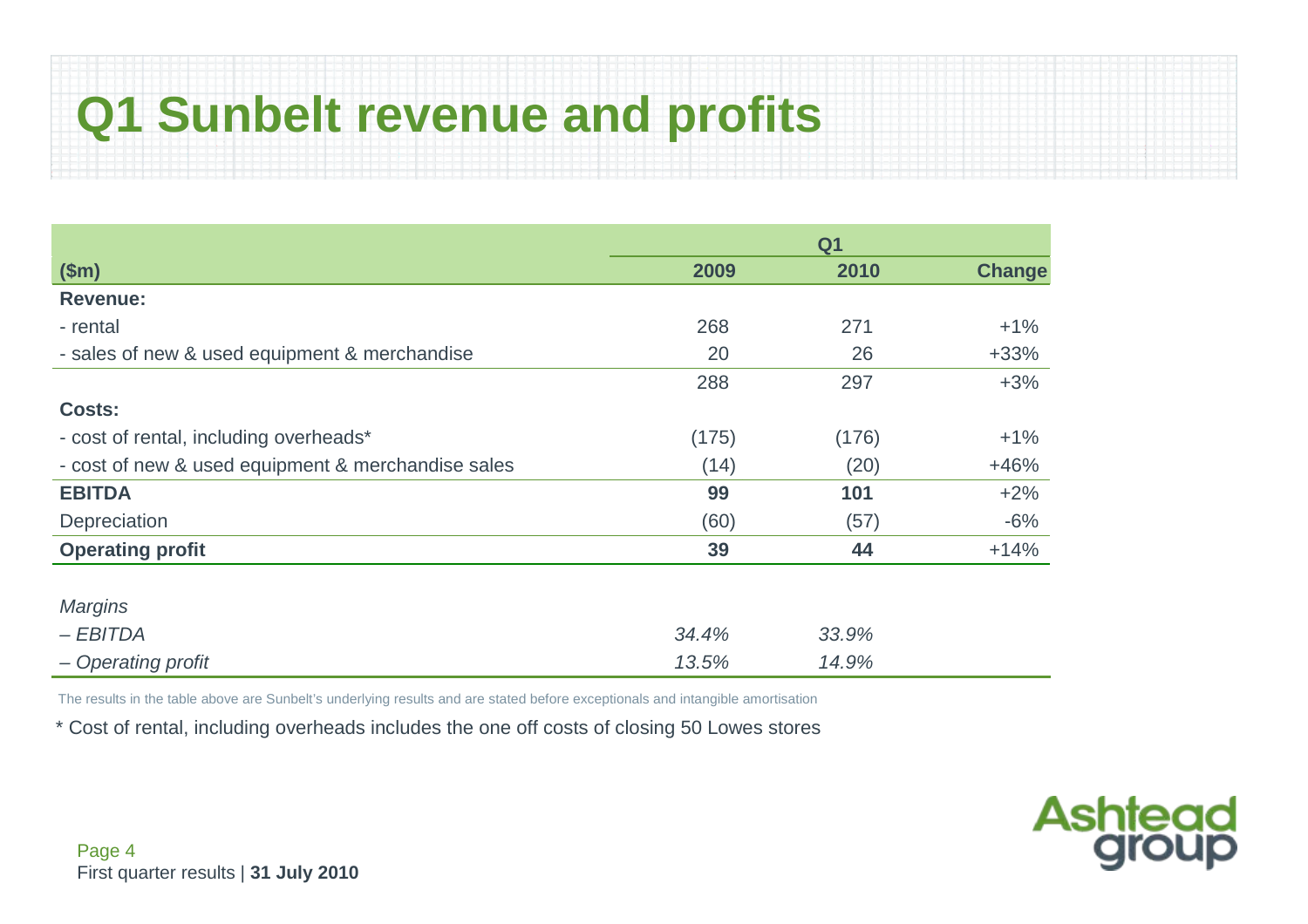### **Revenue drivers - Sunbelt Momentum established in Q4 continues**



**Year over year change in yield**







#### **Cumulative sequential change in yield**



Page 5 First quarter results | **31 July 2010**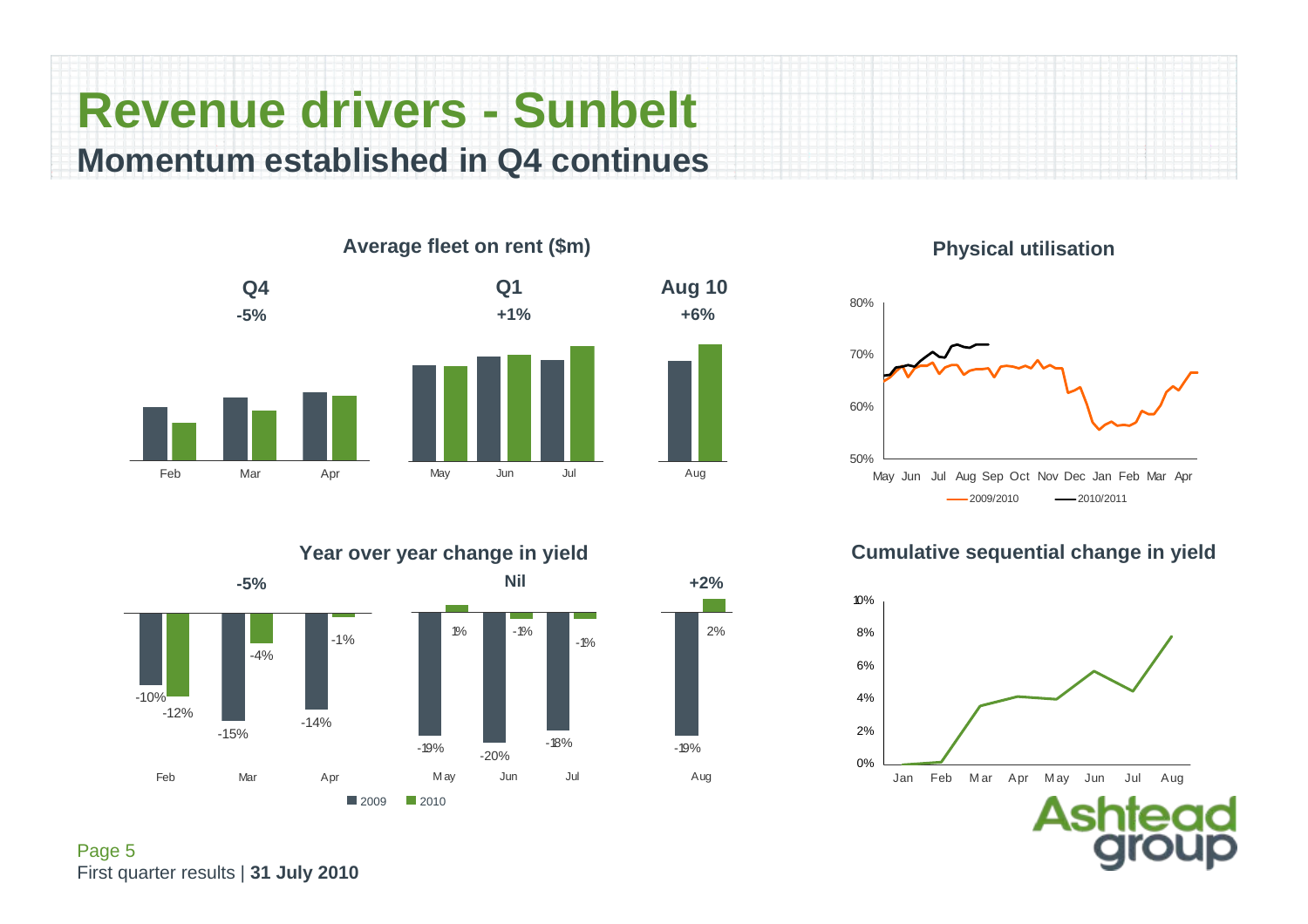### **Q1 A-Plant revenue and profits**

|                                                    | Q <sub>1</sub> |                |               |  |  |  |
|----------------------------------------------------|----------------|----------------|---------------|--|--|--|
| $(\text{Em})$                                      | 2009           | 2010           | <b>Change</b> |  |  |  |
| <b>Revenue:</b>                                    |                |                |               |  |  |  |
| - rental                                           | 40             | 38             | $-6%$         |  |  |  |
| - sales of new & used equipment & merchandise      | 3              | $\overline{2}$ | $-22%$        |  |  |  |
|                                                    | 43             | 40             | $-7%$         |  |  |  |
| <b>Costs:</b>                                      |                |                |               |  |  |  |
| - cost of rental, including overheads              | (28)           | (26)           | $-9%$         |  |  |  |
| - cost of new & used equipment & merchandise sales | (4)            | (2)            | $-41%$        |  |  |  |
| <b>EBITDA</b>                                      | 11             | 12             | $+8%$         |  |  |  |
| Depreciation                                       | (10)           | (10)           |               |  |  |  |
| <b>Operating profit</b>                            | 1              | $\overline{2}$ | $+86%$        |  |  |  |
|                                                    |                |                |               |  |  |  |
| <b>Margins</b>                                     |                |                |               |  |  |  |
| $-EBITDA$                                          | 26.7%          | 31.0%          |               |  |  |  |
| - Operating profit                                 | 2.6%           | 5.1%           |               |  |  |  |

The results in the table above are the A-Plant's underlying results and are stated before exceptionals and intangible amortisation

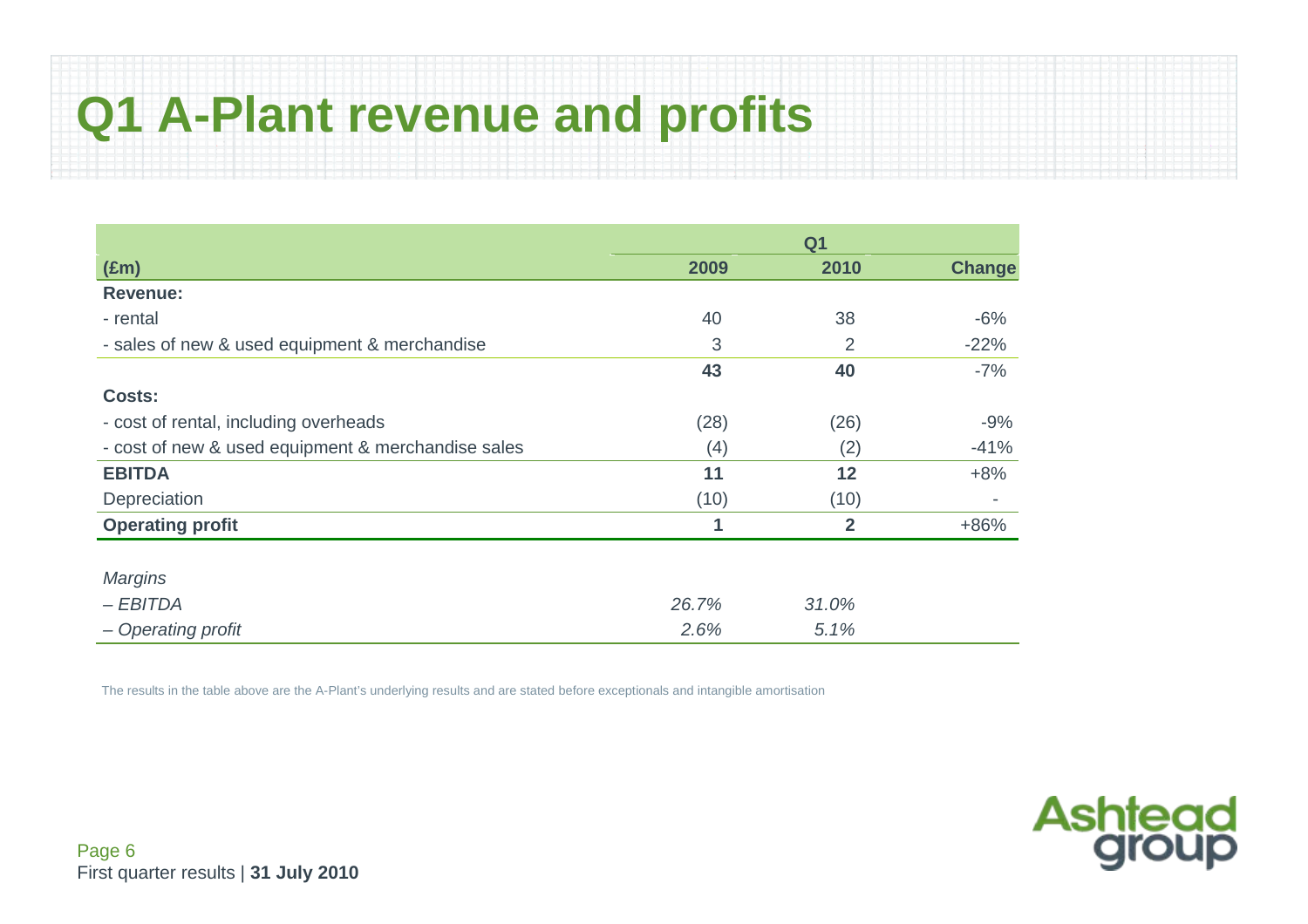## **Revenue drivers – A-Plant**

**Strong fleet on rent continues. First signs that yield may be stabilising**

-10%

-5%

**-5%**

**+4%**



#### **Average fleet on rent (£m)**



#### **Year over year change in yield**



#### **Physical utilisation**



#### **Cumulative sequential change in yield**



Asr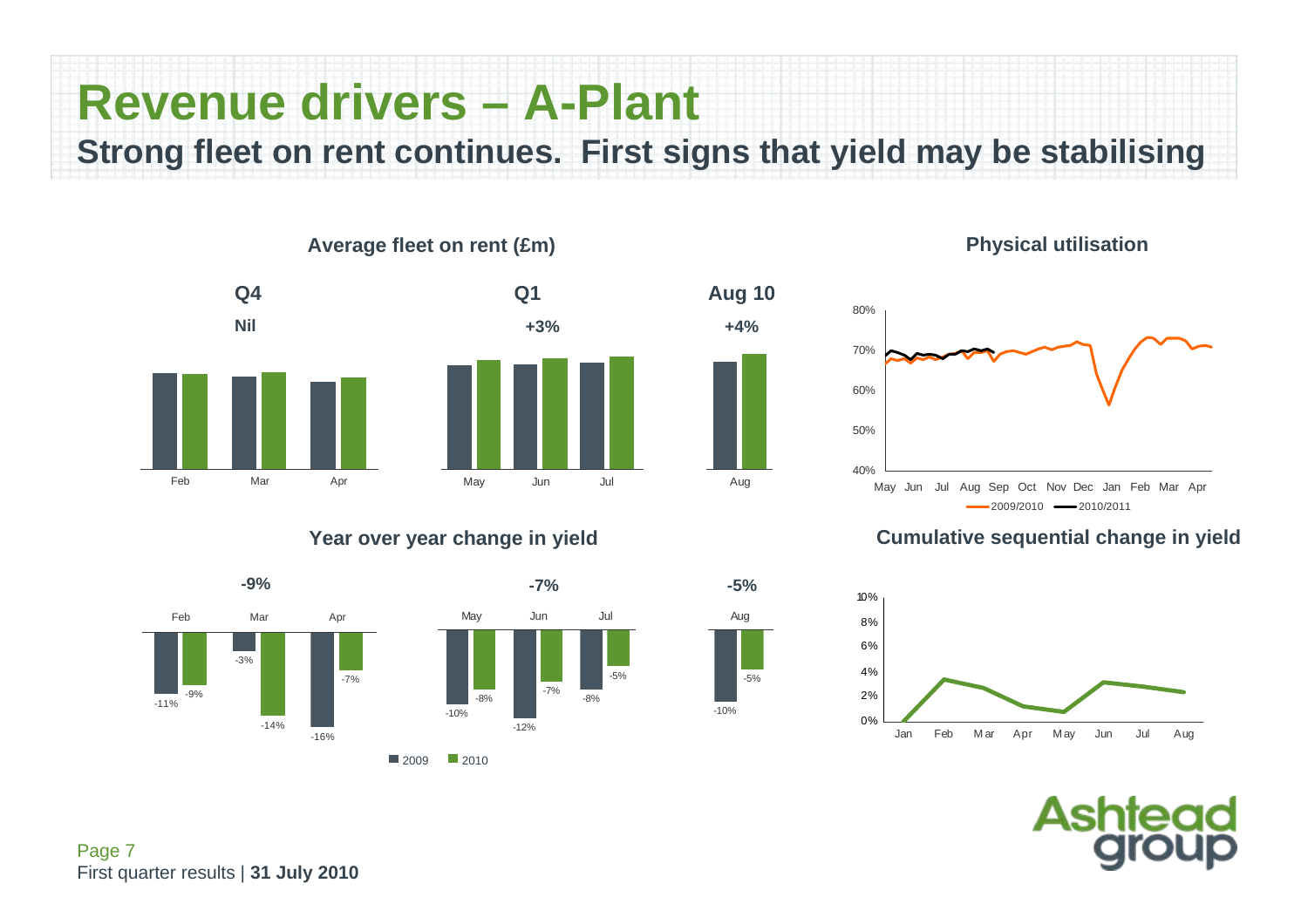



Page 8 Year end results | **30 April 2010**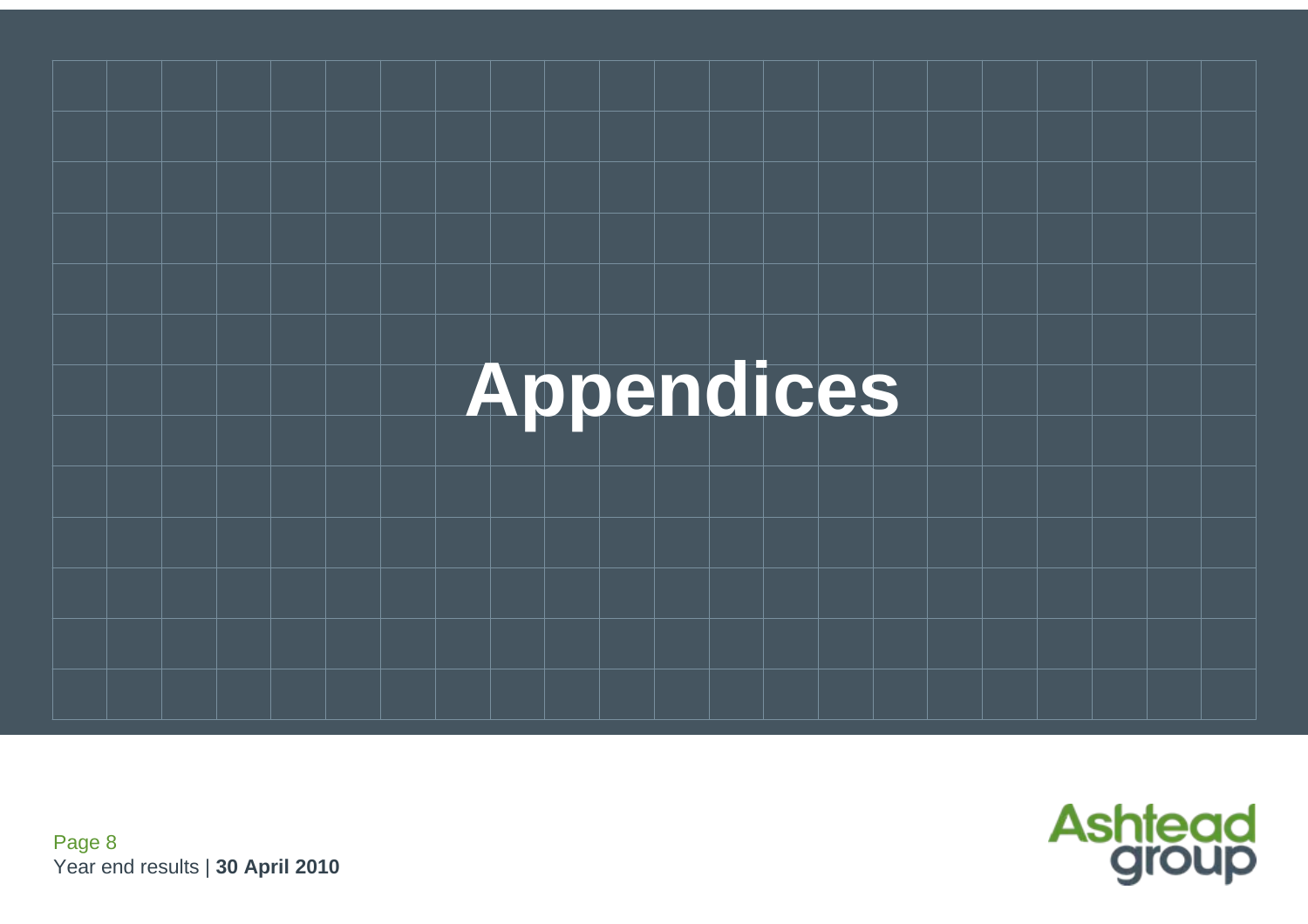### **Divisional performance – Q1**

|                                                    | <b>Revenue</b> |       |                          |       | <b>EBITDA</b> |        | <b>Profit</b> |        |                          |  |
|----------------------------------------------------|----------------|-------|--------------------------|-------|---------------|--------|---------------|--------|--------------------------|--|
|                                                    | 2009           | 2010  | change                   | 2009  | 2010          | change | 2009          | 2010   | change                   |  |
| Sunbelt (\$m)                                      | 287.7          | 297.3 | $+3%$                    | 98.9  | 100.8         | $+2%$  | 38.9          | 44.2   | $+14%$                   |  |
|                                                    |                |       |                          |       |               |        |               |        |                          |  |
| Sunbelt (£m)                                       | 179.0          | 199.4 | $+11%$                   | 61.6  | 67.6          | $+10%$ | 24.3          | 29.7   | $+22%$                   |  |
| A-Plant                                            | 42.6           | 39.7  | $-7%$                    | 11.4  | 12.3          | $+8%$  | 1.1           | 2.0    | $+86%$                   |  |
| Group central costs                                |                |       | $\overline{\phantom{a}}$ | (1.4) | (1.5)         | $+5%$  | (1.5)         | (1.5)  | $\overline{\phantom{a}}$ |  |
|                                                    | 221.6          | 239.1 | $+8%$                    | 71.6  | 78.4          | $+10%$ | 23.9          | 30.2   | $+26%$                   |  |
| Net financing costs                                |                |       |                          |       |               |        | (15.1)        | (18.3) | $+21%$                   |  |
| Profit before tax, remeasurements and amortisation |                |       |                          |       |               |        | 8.8           | 11.9   | $+35%$                   |  |
| Fair value remeasurements and amortisation         |                |       |                          |       |               |        | (0.6)         | 2.1    | n/a                      |  |
| Profit before taxation                             |                |       |                          |       |               |        | 8.2           | 14.0   | $+70%$                   |  |
| <b>Taxation</b>                                    |                |       |                          |       |               |        | (2.8)         | (4.9)  | n/a                      |  |
| Profit after taxation                              |                |       |                          |       |               |        | 5.4           | 9.1    | $+70%$                   |  |

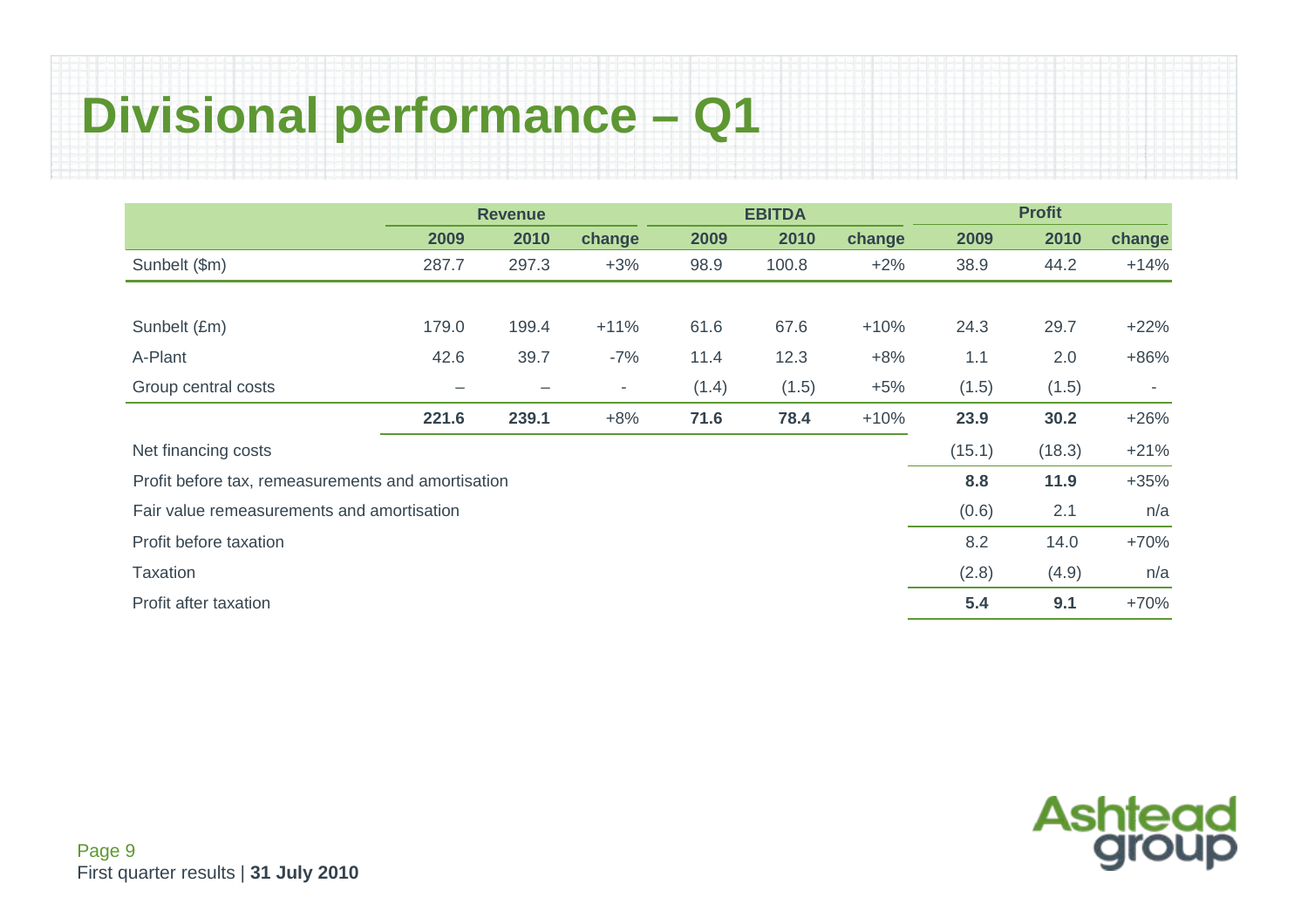### **Divisional performance – twelve months**

|                                                                  | <b>EBITDA</b><br><b>Revenue</b> |         |        |       | <b>Profit</b> |        |        |        |        |
|------------------------------------------------------------------|---------------------------------|---------|--------|-------|---------------|--------|--------|--------|--------|
|                                                                  | 2009                            | 2010    | change | 2009  | 2010          | change | 2009   | 2010   | change |
| Sunbelt (\$m)                                                    | 1,315.7                         | 1,090.1 | $-17%$ | 440.7 | 352.7         | $-20%$ | 188.7  | 121.9  | $-35%$ |
|                                                                  |                                 |         |        |       |               |        |        |        |        |
| Sunbelt (£m)                                                     | 830.7                           | 694.9   | $-16%$ | 280.0 | 225.0         | $-20%$ | 122.2  | 78.1   | $-36%$ |
| A-Plant                                                          | 191.0                           | 159.4   | $-17%$ | 55.0  | 42.9          | $-22%$ | 10.1   | 2.7    | $-73%$ |
| Group central costs                                              |                                 |         |        | (4.9) | (6.0)         | $+22%$ | (5.1)  | (6.0)  | $+18%$ |
|                                                                  | 1,021.7                         | 854.3   | $-16%$ | 330.1 | 261.9         | $-21%$ | 127.2  | 74.8   | $-41%$ |
| Net financing costs                                              |                                 |         |        |       |               |        | (66.9) | (66.7) | $\sim$ |
| Profit before tax, exceptionals, amortisation and remeasurements |                                 |         |        |       |               |        | 60.3   | 8.1    | $-87%$ |
| Exceptional items, amortisation and remeasurements               |                                 |         |        |       |               |        | (86.5) | 2.5    | n/a    |
| Profit before taxation                                           |                                 |         |        |       |               |        | (26.2) | 10.6   | n/a    |
| <b>Taxation</b>                                                  |                                 |         |        |       |               |        | 11.1   | (5.8)  | n/a    |
| Profit after taxation                                            |                                 |         |        |       |               |        | (15.1) | 4.8    | n/a    |

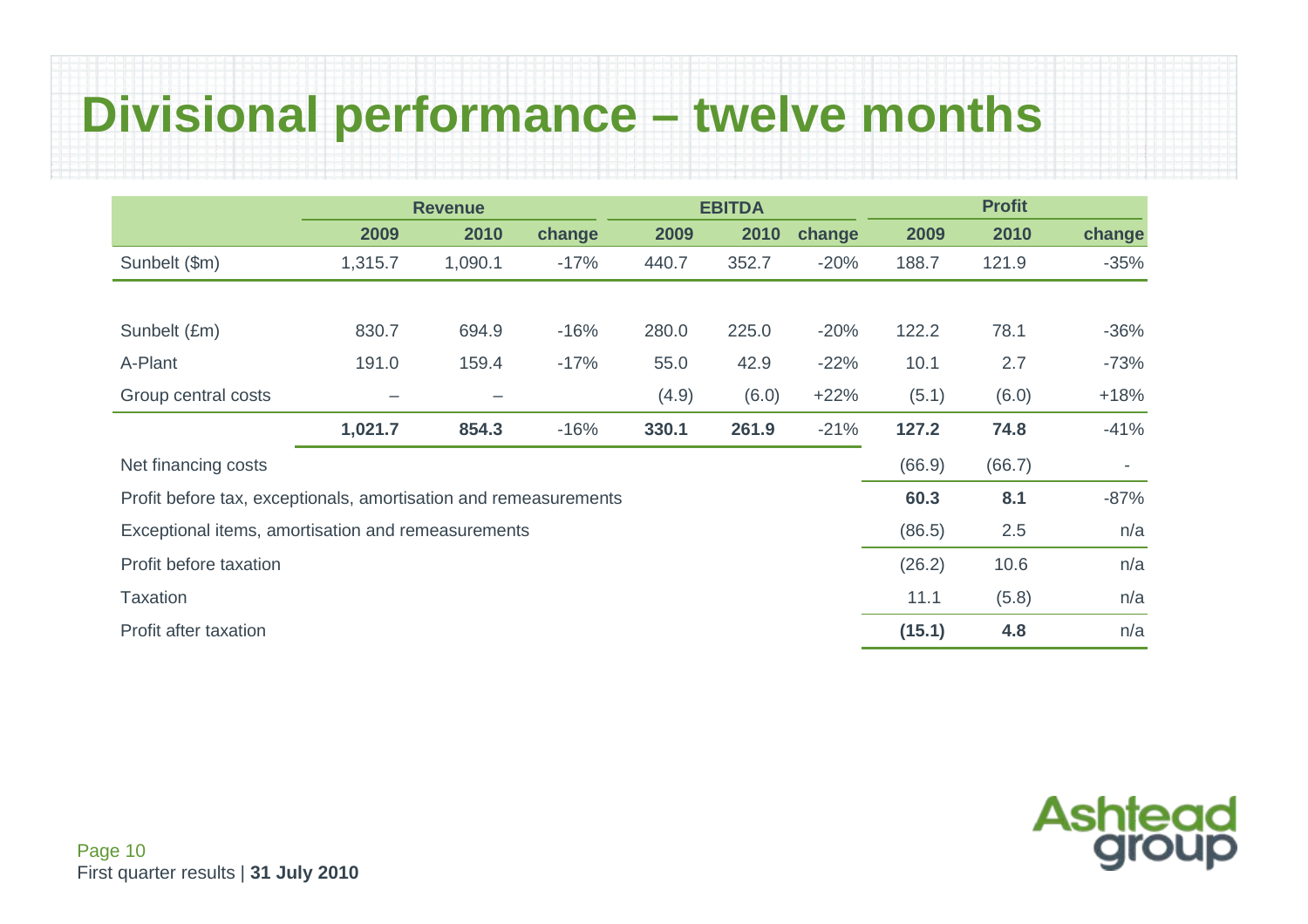## **Stable free cash flow**

| $(\text{Em})$                                                        | 2002  | 2003 | 2004                     | 2005                     | 2006  | 2007  | 2008  | 2009  | 2010                     | <b>LTM 31</b><br><b>Jul 2010</b> |
|----------------------------------------------------------------------|-------|------|--------------------------|--------------------------|-------|-------|-------|-------|--------------------------|----------------------------------|
| <b>EBITDA before exceptional items</b>                               | 185   | 150  | 147                      | 170                      | 225   | 310   | 380   | 359   | 255                      | 262                              |
| Cash conversion ratio <sup>1</sup>                                   | 105%  | 105% | 95%                      | 97%                      | 96%   | 103%  | 94%   | 104%  | 104%                     | 95%                              |
| Cash inflow from operations before fleet changes<br>and exceptionals | 194   | 157  | 140                      | 165                      | 215   | 319   | 356   | 374   | 266                      | 248                              |
| Maintenance capital expenditure                                      | (117) | (89) | (83)                     | (101)                    | (167) | (245) | (231) | (236) | (43)                     | (75)                             |
| Disposal proceeds                                                    | 27    | 29   | 32                       | 36                       | 50    | 78    | 93    | 92    | 31                       | 34                               |
| Interest and tax                                                     | (47)  | (40) | (33)                     | (31)                     | (41)  | (69)  | (83)  | (64)  | (54)                     | (60)                             |
| Cash flow before growth investment & excep'ls                        | 57    | 57   | 56                       | 69                       | 57    | 83    | 135   | 166   | 200                      | 147                              |
| Growth capital expenditure                                           | (86)  | (18) | $\overline{\phantom{a}}$ | (10)                     | (63)  | (63)  | (120) | ۰     |                          |                                  |
| Exceptional income/(costs)                                           | 16    | (8)  | (17)                     | (6)                      | (20)  | (69)  | (10)  | (9)   | (8)                      | (7)                              |
| Acquisitions & disposals                                             | (3)   | (1)  | 15                       | 1                        | (44)  | (327) | (6)   | 89    | (1)                      |                                  |
| Cash flow available for equity holders                               | (16)  | 30   | 54                       | 54                       | (70)  | (376) | (1)   | 246   | 191                      | 140                              |
| Dividends paid                                                       | (11)  | (9)  | $\overline{\phantom{a}}$ | $\overline{\phantom{a}}$ | (2)   | (7)   | (10)  | (13)  | (13)                     | (13)                             |
| Share issues/purchase of own shares                                  | (2)   | ٠    |                          | $\overline{\phantom{a}}$ | 69    | 144   | (24)  | (16)  | $\overline{\phantom{a}}$ |                                  |
| (Increase)/reduction in net debt from cashflow                       | (29)  | 21   | 54                       | 54                       | (3)   | (239) | (35)  | 217   | 178                      | 127                              |

**1 Cash inflow from operations before fleet changes and exceptionals as a percentage of EBITDA before exceptionals** 

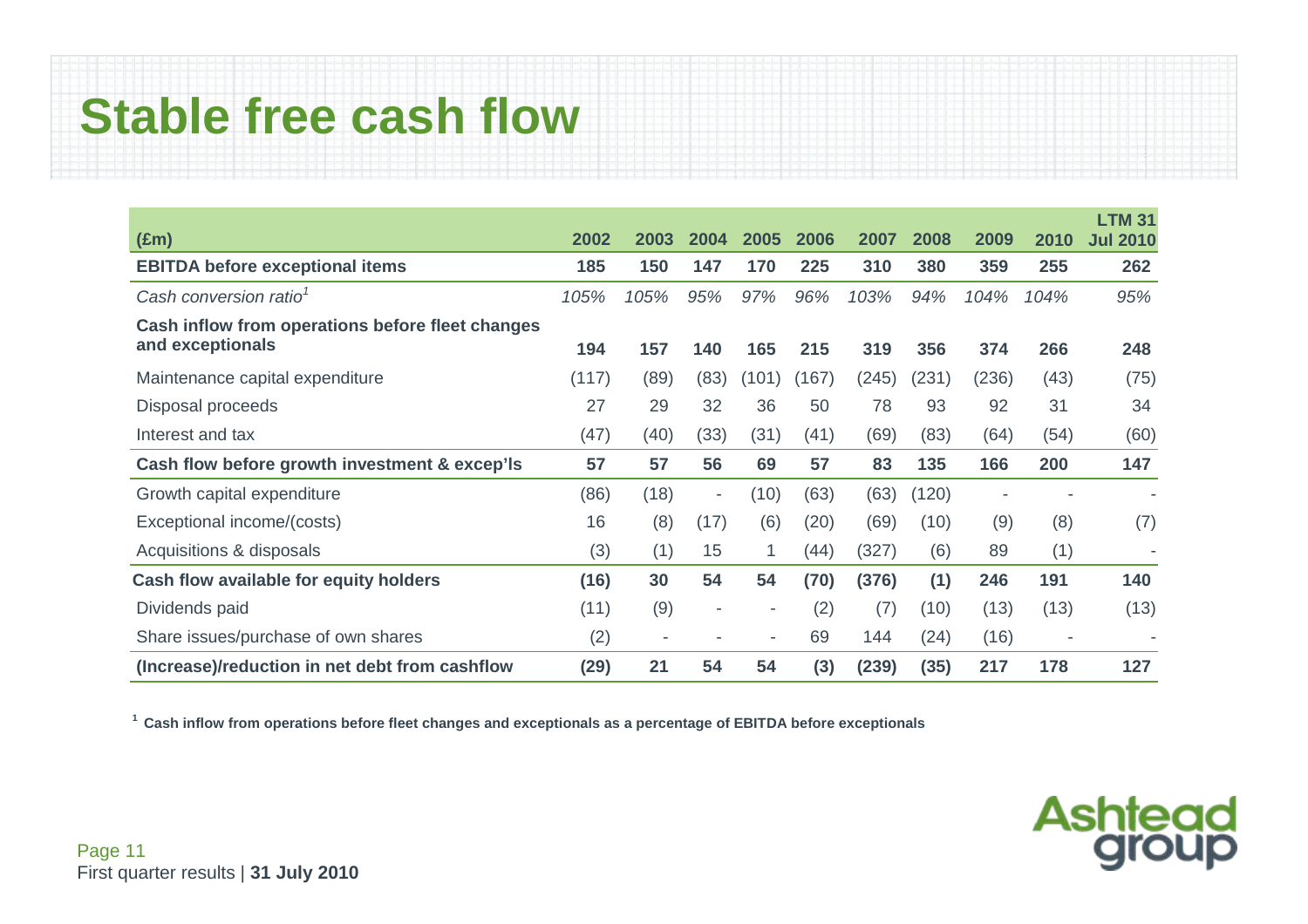

- $\bullet$ Net debt reduced £430m from January 2008 peak
- $\bullet$ Q4 2010 saw cyclical deleveraging begin
- $\bullet$ Moving forward, as we reinvest in the rental fleet, debt is targeted to remain broadly flat

1 At constant exchange rate

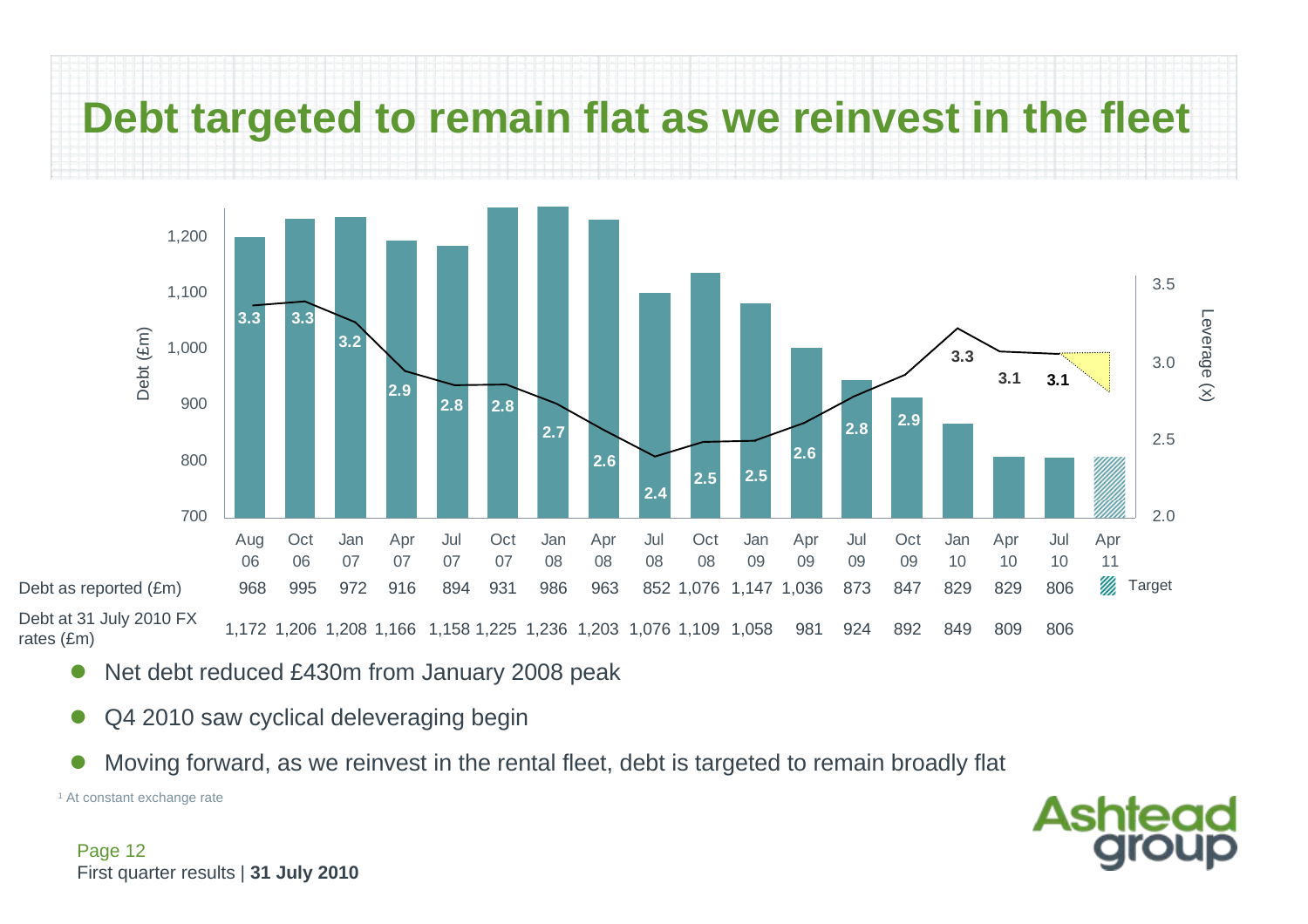### **Debt pay down has held net debt to EBITDA leverage at 3.1 times**

| $(\text{Em})$                          | 31 July<br>2009 | 31 July<br>2010 |
|----------------------------------------|-----------------|-----------------|
| Net debt at 30 April                   | 1,036           | 829             |
| <b>Translation impact</b>              | (107)           | (20)            |
| Opening debt at closing exchange rates | 929             | 809             |
| Change from cash flows                 | (57)            | (6)             |
| Non-cash movements                     |                 | 3               |
| Net debt at 31 July                    | 873             | 806             |
|                                        |                 |                 |
| Comprising:                            |                 |                 |
| First lien senior secured bank debt    | 397             | 356             |
| Second lien secured notes              | 472             | 502             |
| Finance lease obligations              | 6               | 3               |
| Cash in hand                           | (2)             | (55)            |
| <b>Total net debt</b>                  | 873             | 806             |
|                                        |                 |                 |
| Net debt to EBITDA leverage $(x)$      | 3.1             | 3.1             |

#### **Interest**

Floating rate: 41% Fixed rate: 59%

**Ashtead**<br>group

1 At constant exchange rate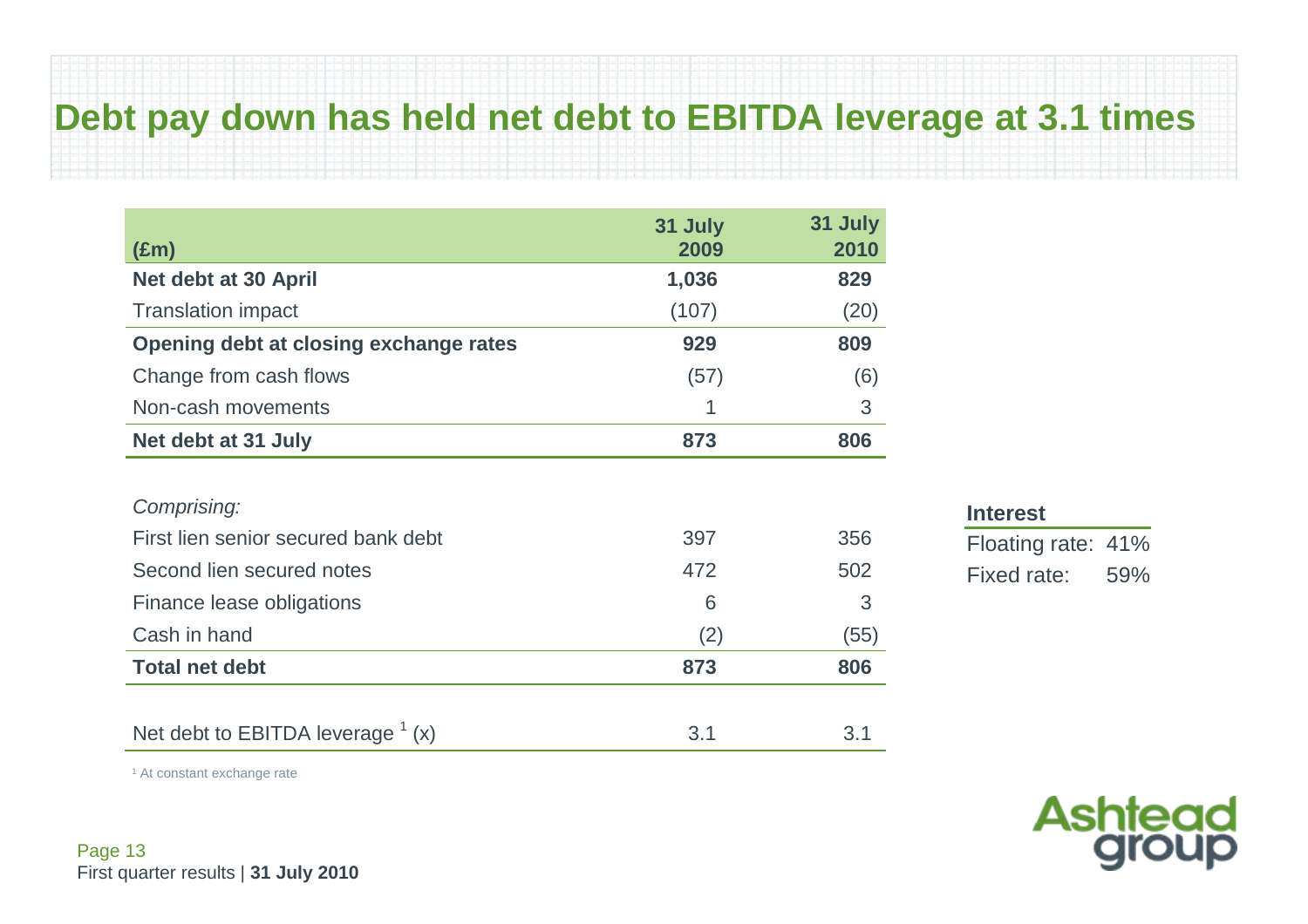# **Stable capital structure with long debt maturities**



- $\bullet$  Following November 2009's ABL refinancing, our debt is now committed for 5 years on average
- $\bullet$  Extending revolver lenders have pre-agreed that August 2011's term loan and non-extending revolver maturities will be funded from further drawings on the extended revolver tranche
- $\bullet$  Accordingly, our nearest "real" debt maturity is the extended ABL revolver in November 2013